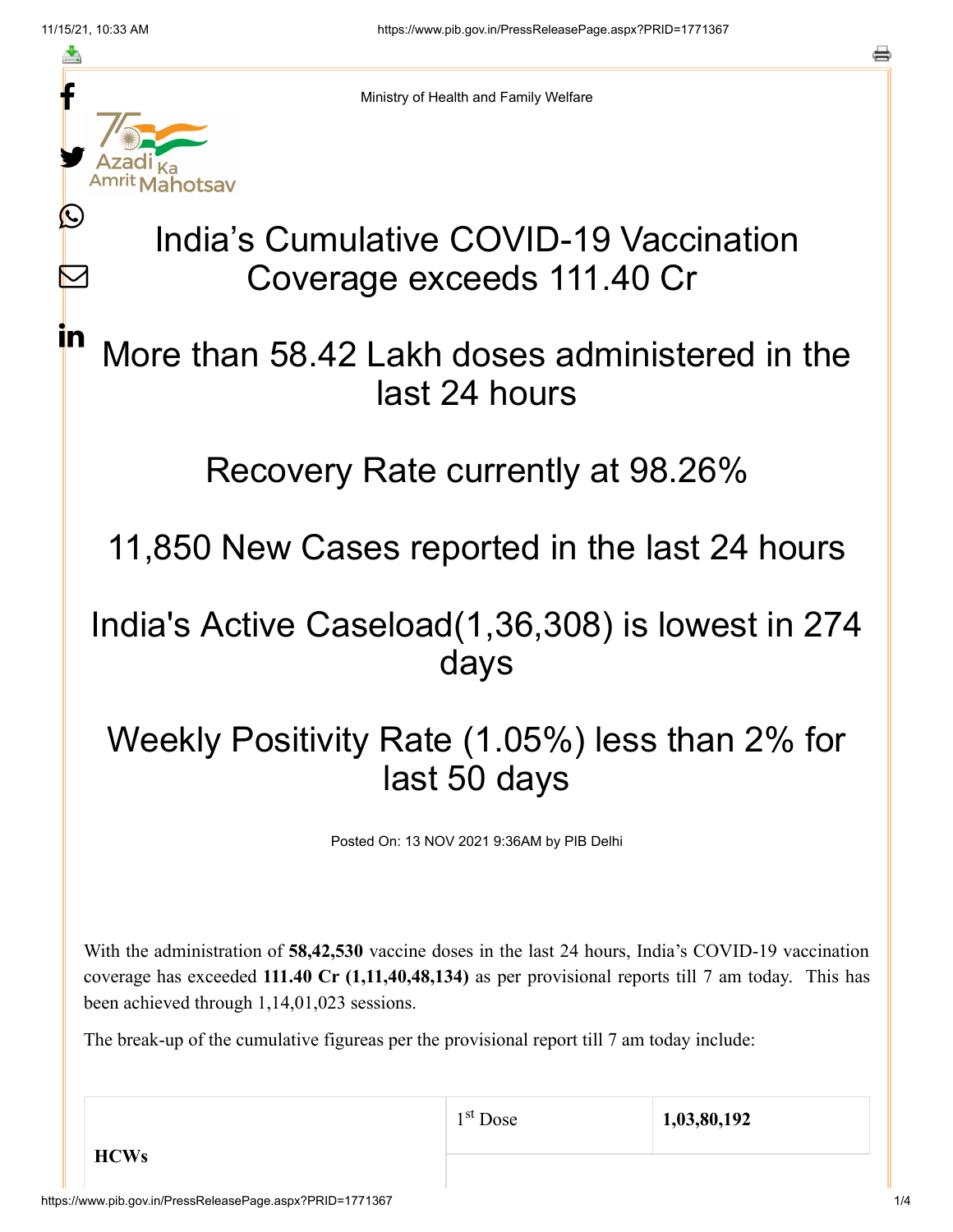| f                                | $2nd$ Dose           | 93,17,204       |
|----------------------------------|----------------------|-----------------|
|                                  | 1 <sup>st</sup> Dose | 1,83,73,803     |
| <b>FLWs</b><br>$\mathbf{\Omega}$ | $2nd$ Dose           | 1,61,44,615     |
|                                  | 1 <sup>st</sup> Dose | 43,05,85,042    |
| Age Group 18-44 years<br>in      | $2nd$ Dose           | 16,59,93,869    |
|                                  | 1 <sup>st</sup> Dose | 17,78,11,757    |
| Age Group 45-59 years            | $2nd$ Dose           | 10,35,94,850    |
|                                  | 1 <sup>st</sup> Dose | 11, 14, 37, 662 |
| Over 60 years                    | $2nd$ Dose           | 7,04,09,140     |
| <b>Total</b>                     |                      | 1,11,40,48,134  |

The recovery of **12,403** patients in the last 24 hours has increased the cumulative tally of recovered patients (since the beginning of the pandemic) to **3,38,26,483.**

Consequently, India's recovery rate stands at **98.26%**.

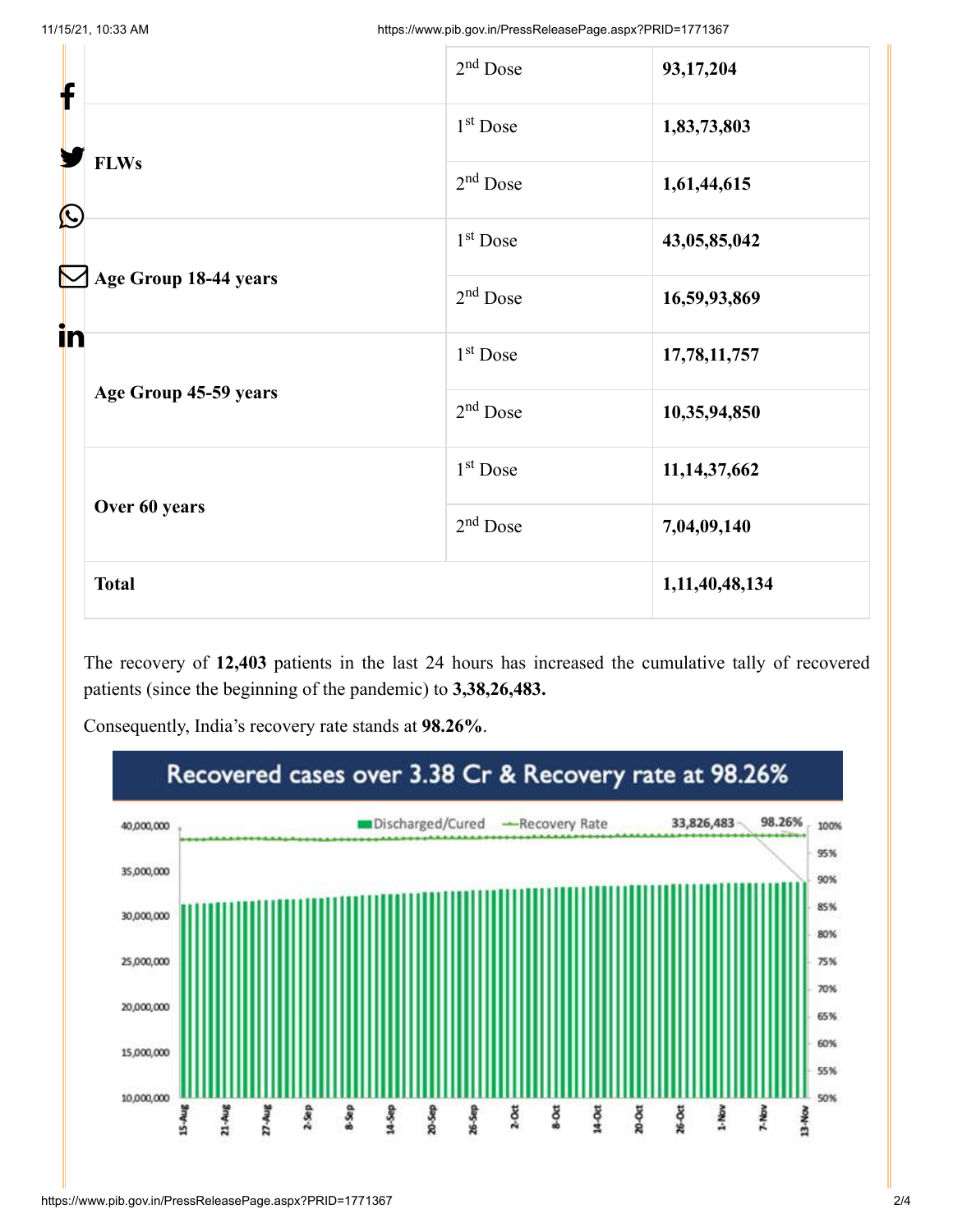Sustained and collaborative efforts by the Centre and the States/UTs continue the trend of less than 50,000 Daily New Cases that is being reported for 139 consecutive days now. f

**11,850 new cases** were reported in the last 24 hours.



The Active Caseload is presently at **1,36,308 is lowest in 274 days.**Active cases presently constitute **0.40%** of the country's total Positive Cases, which **is lowest since March 2020.**



The testing capacity across the country continues to be expanded. The last 24 hours saw a total of 12,66,589tests being conducted. India has so far conducted over **62.23 Cr (62,23,33,939**) cumulative tests.